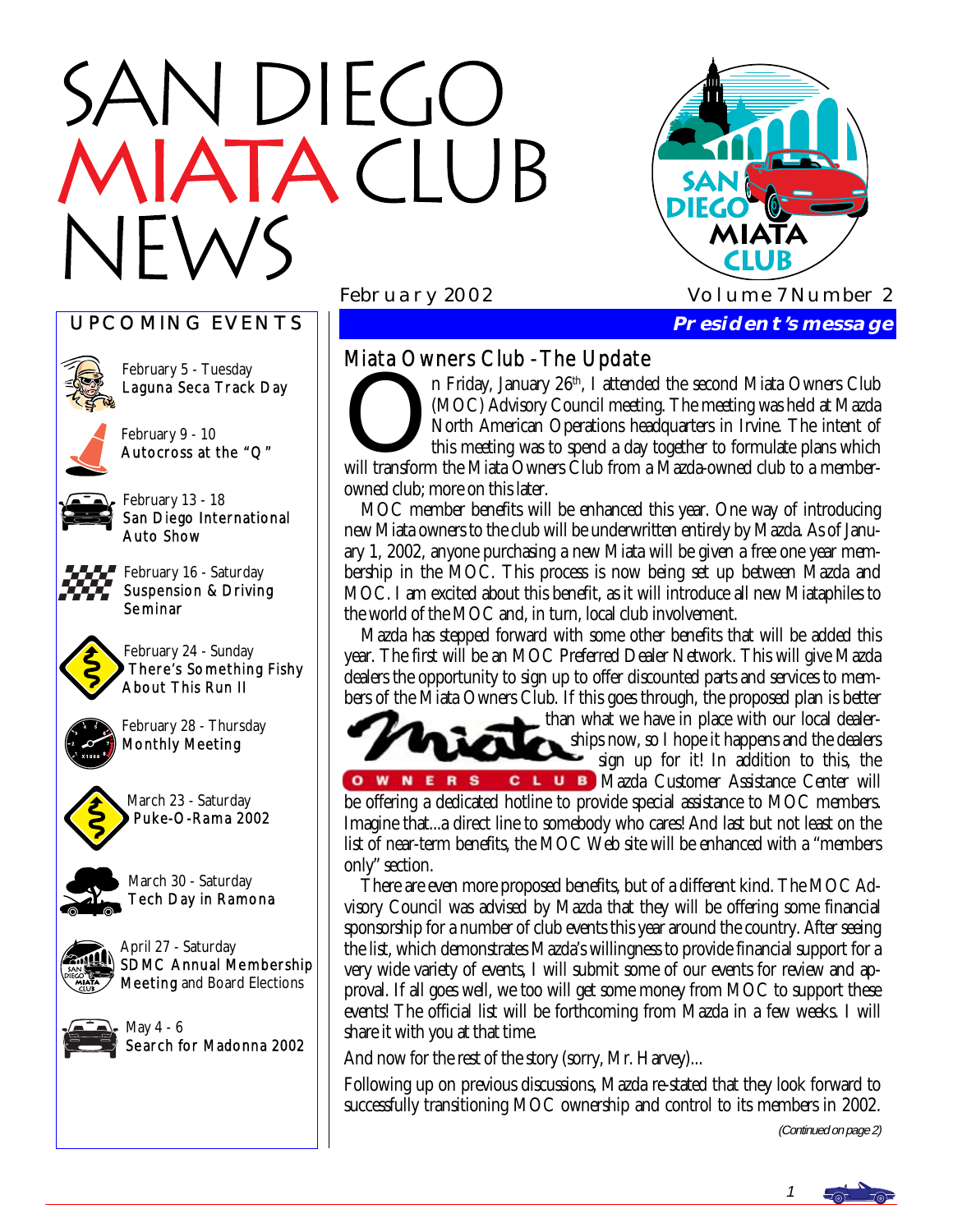#### **President's Message (Continued from page 1)** MISSION STATEMENT

Mazda is committed to sponsoring (read as financial support) the MOC in the future and continuing its close involvement, however the company will not be running the club. This transition will be accomplished as soon as possible this year.

 Together, the Miata Owners Club Advisory Council and Mazda mapped out a transition timeline that includes hiring an Executive Director for the MOC as well as electing a representative from each region. Mazda is currently accepting resumes for the MOC Executive Director position, and plans to have this position filled and the newly-elected council in place by this summer.

 I believe that with all the changes being made in the club, such as the benefits that will be added as we move forward, and especially the free first year membership, the sustained membership in the club will grow substantially over the next few years, making this club bigger and better than anything we have had in the past. Remember, MOC is about individual members. I believe that once the club is independent and has the ability to garner another major benefit—club insurance—there could then be a powerful reason for a local club to affiliate itself officially with the MOC. What will affiliation mean? Nobody knows yet, as this is not a current focus for the club. As I stated, the current focus is to provide benefits for the individual members to grow the organization.

 As soon as there is more information, I will pass it on. I believe that there will be more frequent items to bring to you, as the club is now on a fast track to transition.

Until next month…

— ELLIOT

The purpose of the club is to<br>promote the enjoyment of, and enthusiasm for, one of the world's most exciting sports cars the Mazda Miata.

 Owning and driving a Miata is one of life's great pleasures, and adding the company and camaraderie of like-minded enthusiasts only enhances the experience. Won't you join the fun as we enjoy the beauty of San Diego County from the seat of a very special little roadster? **Let's have fun driving our Miatas!** 

#### **Newsletter Team**

ANTHONY "NEVADABOB" WILDE - Editor [newsletter@sandiegomiataclub.org](mailto:newsletter@sandiegomiataclub.org) VOODOO BOB KRUEGER [voodoo@miata.net](mailto:voodoo@miata.net) DIANE LONG [djaws@san.rr.com](mailto:djaws@san.rr.com) TOM SPRAGUE [tspraguepr@aol.com](mailto:tspraguepr@aol.com) Copies by SEAN O'CONNOR SIGN UP (858) 486-6771

# Notice: Cox@Home Subscribers

If you are a Cox@Home subscriber,<br>you must convert your @Home e-<br>mail to a Covent a mail assount be mail to a Cox.net e-mail account before the end of February. This

will also have an effect on your subscription to the SAN DIEGO MIATA CLUB e-mail list ([SDMC-List@yahoogroups.com](mailto:SDMC-List@yahoogroups.com)) or the SDMC Events Only e-mail list ([SDMC-Events@yahoogroups.com](mailto:SDMC-Events@yahoogroups.com)).

 Send an e-mail to the Club Webmaster/Postmaster, ROBERT HOL-LAND, [webmaster@sandiegomiataclub.](mailto:webmaster@sandiegomiataclub.org) [org](mailto:webmaster@sandiegomiataclub.org), and he will make the necessary changes for you. In addition, don't forget to send your updated Cox.net<br>e-mail address to memberto [member](mailto:membership@sandiegomiataclub.org)[ship@sandiegomiataclub.org](mailto:membership@sandiegomiataclub.org) so the membership database can be kept current.

#### **Board of Directors**

Executive Board **President**  ELLIOT SHEV (858) 679-0777 [president@sandiegomiataclub.org](mailto:president@sandiegomiataclub.org)

**Vice President**  SAL CAUSARANO (760) 787-0624 [vicepresident@sandiegomiataclub.org](mailto:vicepresident@sandiegomiataclub.org)

**Secretary**  JACK DILUSTRO (858) 484-2427 [secretary@sandiegomiataclub.org](mailto:secretary@sandiegomiataclub.org)

**Treasurer**  JIM BROKAW (619) 421-2110 [treasurer@sandiegomiataclub.org](mailto:treasurer@sandiegomiataclub.org)

Administrative Board **Membership**  DAVE MARTIN & GALE CHAN (619) 582-2448 or (858) 492-9227

[membership@sandiegomiataclub.org](mailto:membership@sandiegomiataclub.org) **Events Coordinator** 

STEVE WAID (760) 432-0727

#### [events@sandiegomiataclub.org](mailto:events@sandiegomiataclub.org)

**Club E-mail Postmaster/Webmaster**  ROBERT "JTBOB" HOLLAND (858) 549-4011

[webmaster@sandiegomiataclub.org](mailto:webmaster@sandiegomiataclub.org)

**Club Regalia**  PAULA KENNISON & ROSALIND SCOTT (858) 271-8498 or (760) 789-3872 [regalia@sandiegomiataclub.org](mailto:regalia@sandiegomiataclub.org)

**Newsletter** 

ANTHONY "NEVADABOB" WILDE (858) 693-8095 [newsletter@sandiegomiataclub.org](mailto:newsletter@sandiegomiataclub.org)

To send e-mail to all members of the board:

[board@sandiegomiataclub.org](mailto:board@sandiegomiataclub.org)

#### **Notices**

The SAN DIEGO MIATA CLUB is a non-profit California corporation. The *SAN DIEGO MIATA CLUB NEWS* is the monthly newsletter of the SAN DIEGO MIATA CLUB. Use of articles or stories by other Miata clubs is hereby granted, provided proper credit is given. Submissions to the newsletter are welcomed and encouraged. Where possible, please e-mail your submissions to the newsletter editor. Submissions can also be mailed to the club's post office box.

**Submission deadline is the 15th of each month.** 

*Editor reserves the right to edit all submissions.* The SAN DIEGO MIATA CLUB has established a dedicated World Wide Web Home Page at:

[www.sandiegomiataclub.org](http://www.sandiegomiataclub.org) Dedicated 24-hour voice message line: (619) 582-2448

> SAN DIEGO MIATA CLUB P.O. Box 23081 San Diego CA 92193

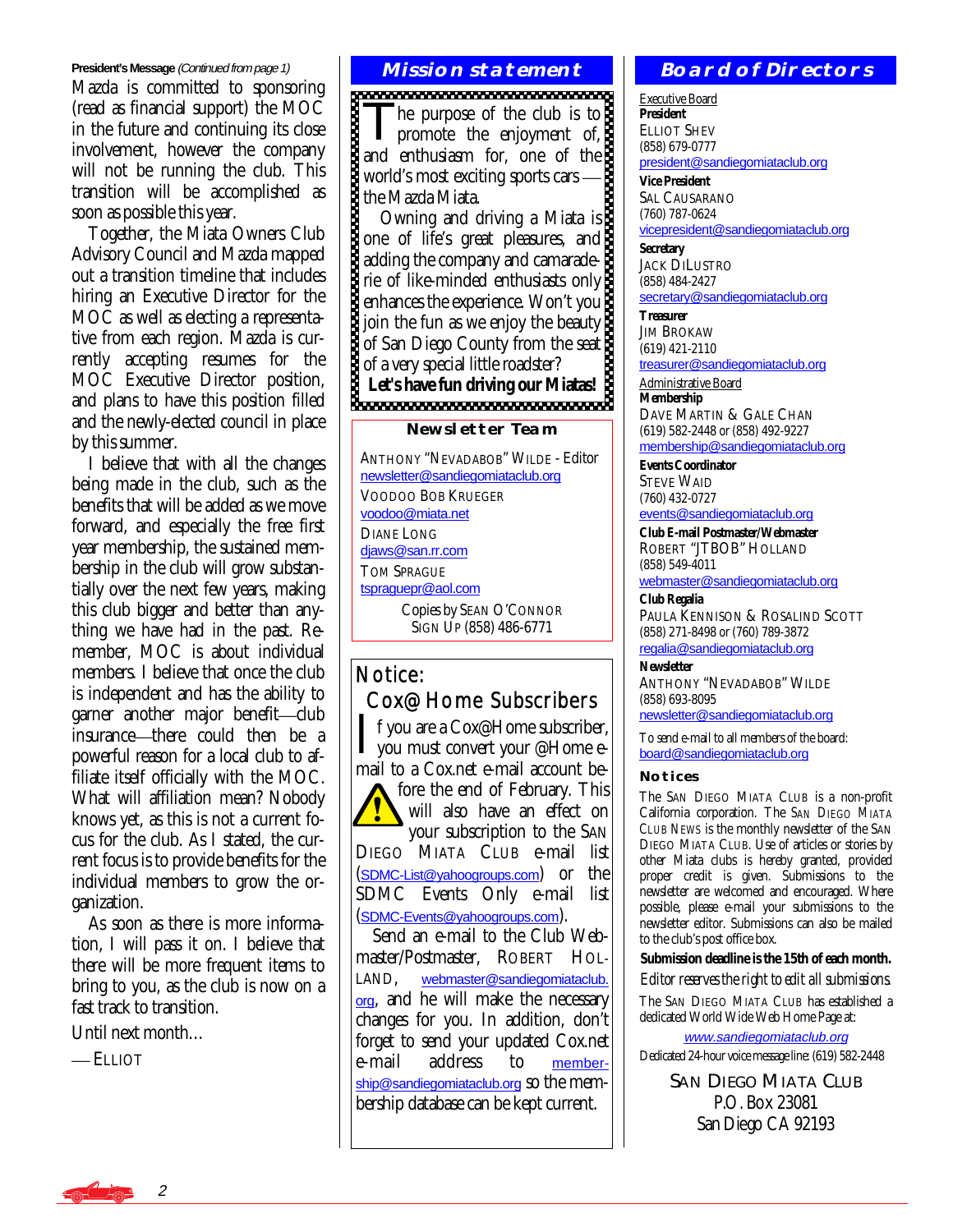# **Upcoming Events for the month of February**

#### Laguna Seca Track Day **Date:** Tuesday, February 5

**Place:** Mazda Raceway at

 Laguna Seca (Monterey, CA) **Coordinator:** Aaron Tachibana, [tach9@pacbell.net](mailto:tach9@pacbell.net), (408) 738-3290 **SDMC info/caravan:** STEF GOULD, [stef@miata.net](mailto:stef@miata.net), (619) 297-4272

If you have been thinking you'd like to drive on the historic Laguna Seca track, now is the time! There are very few people registered for this date, you will the track almost to yourself! The day begins with a drivers' meeting and a lead-and-follow around the track. Instructors will be available to ride with you, give you a ride in their cars, or to drive your Miata with you as the passenger. There will be 3 groups running 20 minute sessions: novice, intermediate, and advanced. Novice and intermediate are limited to passing ONLY in designated straights. You'll have the opportunity to drive over 100 miles on the track.

 You must have a Snell 95 or later helmet, a 4-point (or better) roll bar and have your Miata tech inspected by a state-certified mechanic.

 Cost is \$325. Contact Aaron ASAP Motel info: Quality Inn, 1058 Munras Ave., Monterey, (800) 361-3835 Mention Aaron Tachibana's Miata group when making your reservations, \$50 single.

#### Autocross

**Dates:** Saturday, February 9 Sunday, February 10 **Time:** 9 a.m. **Place:** Qualcomm Stadium Mission Valley, west lot, DCCSD Saturday, practice. Sunday, championship event.

#### San Diego International Auto Show

**Date:** February 13-18 **Place:** San Diego Conven tion Center



 111 W. Harbor Drive, San Diego. **Contact:** STEF GOULD, [stef@miata.net](mailto:stef@miata.net), (619) 297-4272

SDMC has, once again, been offered the chance to "work" Mazda's exhibit alongside their salesmen at the San Diego International Auto Show. Mazda recognizes our enthusiasm for their products and hopes that some of it will rub off on the general public! Your "job" will be to talk to the public about Mazda, the Miata and the SAN DIEGO MIATA CLUB. *Free* admission for volunteers (you'll have to pay for your own parking—approx \$4).

 Don't delay; if you'd like to help out at Mazda's exhibit please contact Stef Gould with your first, second, and third choices of day/shift.

 Shifts will be 6 hours long Morning (10 a.m. - 4 p.m.) and Evening (4 p.m. - 10 p.m.). On Wednesday, there will be one shift: 3 p.m.- 9 p.m. There will be two shifts per day Thursday thru Sunday. On Monday (President's Day), morning only, as the show will close in the early evening.

# Suspension

and Driving Seminar

Date: Saturday, February 16

**Time:** 9 a.m. - 1 p.m.

**Place:** Mazda North America Opera tions Headquarters 7755 Irvine Center Drive, Irvine, CA

**Event Coordinator:** STEF GOULD,

[stef@miata.net](mailto:stef@miata.net), (619) 297-4272 Aaron Tachibana will lead this seminar which will focus on suspension setups, suspensions as a system, tires, wheels, and differences between the various suspension components available in the marketplace.

 We will discuss track driving techniques that are applicable to everyday driving as well as the track. We will cover panic management and discuss what your suspension system is communicating to you, the driver, andhow to take advantage of it. We will cover track driving vs. street applications and discuss various tire/wheel combinations to maximize your driving applications. We will cover popular Miata and RX-7 suspension systems that can be tailored to the individual driver's requirements, as well as dispel many myths about those systems.

 We will cover engine maintenance and popular enhancements to both the Miata and Rotary engines, including what, how, and when, plus the benefits of current motor oils, popular brake upgrades...myth and fact, and performance/street brake usage and componentry.

 There will be a large block of time to answer questions on the various subject matters not covered in the focus bulletin. There will be a large block of time to answer questions on performance driving—such as driving techniques, reading the lines, braking, etc. This is an interactive seminar and Aaron encourages avid participation from the audience.

 Aaron has over 40,000 miles of track driving experience. He has been producing Track Days at Laguna Seca, Thunderhill, and Sears Point for the past six years. There is no charge to attend the seminar.

 After the seminar you have the option to adjourn to a local restaurant for lunch and continued camaraderie.

\*\*Please RSVP to Stef Gould. She needs an accurate count for seating arrangements at Mazda Corporate.

*Directions:* Exit I-5 at Alton Parkway. Head West (toward the Irvine Spectrum). Turn Right onto Gateway. Turn Right into the Mazda parking lot.

There's Something Fishy About This Run! II

**Date:** Sunday, February 24 **Upcoming Events** (Continued on page 4)





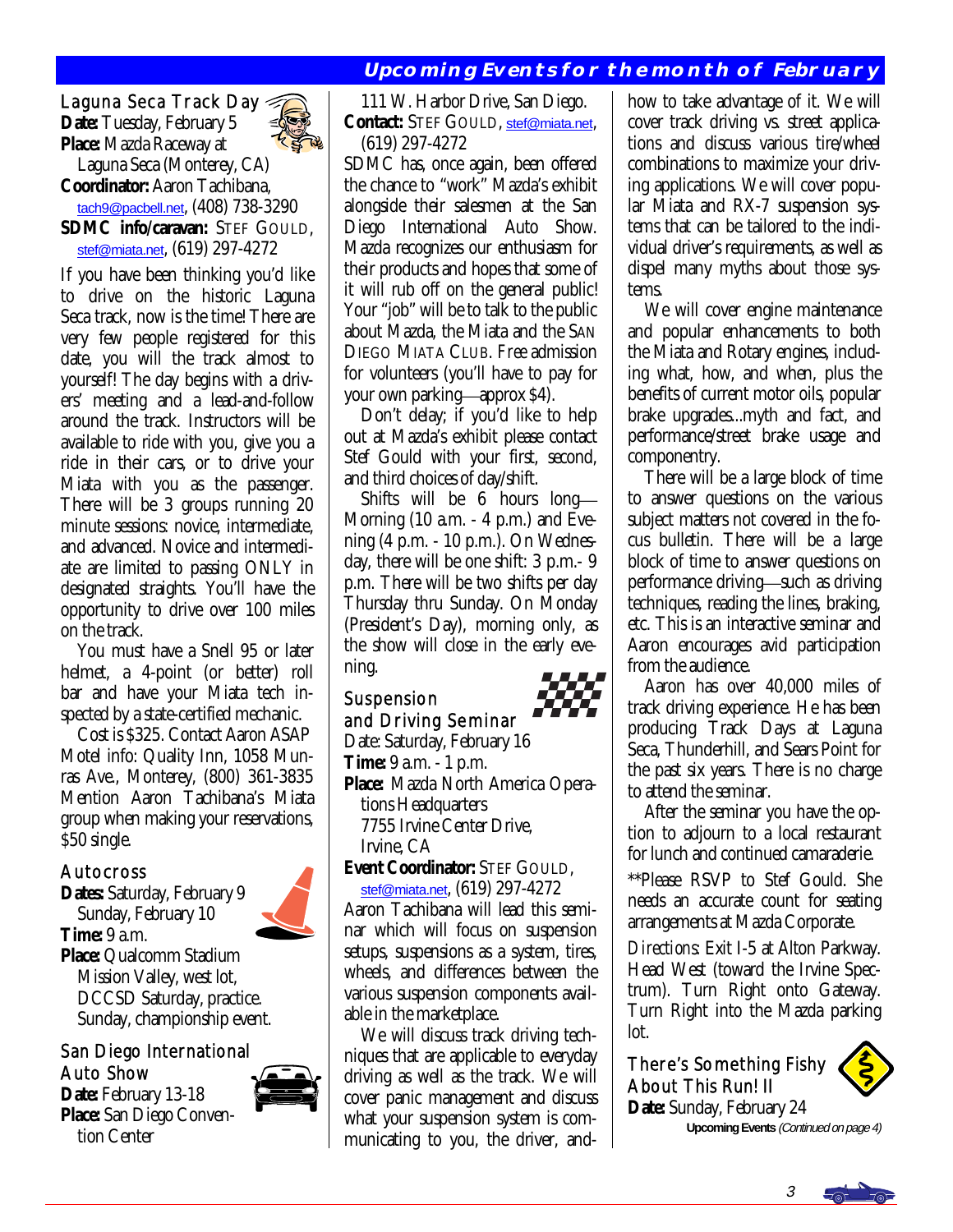#### **Upcoming Events** (Continued from page 3)

**Meeting Time:** 8:45 a.m. drivers meet ing. Departure 9 a.m.

**Meeting Place:** McDonald's on Oceanside Blvd. Just off of I-5.

**Run Leader:** RICH BEST,

(619) 221-1974 or [richbest@webtv.net](mailto:richbest@webtv.net)

*This Run qualifies toward mileage award.* 

Put up your tops, bring your umbrellas and rain coats, and come and join me for the second annual FISHY RUN. This year we will again be visiting an aquarium, The Aquarium Of The Pacific, in Long Beach.

 We will head north to San Clemente, where we will catch the Pacific Coast Highway for a scenic coastal cruise up through the beach towns of Southern California. About Sixty miles from Oceanside we will stop and enjoy a fun-filled time at this great and almost new Aquarium. Then, a chance for a bite to eat at one of the fine establishments on the new Pine Street. There is a great fish house that I'm looking forward too.

 Cost for the Aquarium is \$16.95 per person if bought at the door. If purchased before Feb. 15th \$13.95. These tickets are good for one year, so if you purchased the tickets in advance and then couldn't make the run, they are still good for 12 months. Food prices vary from cheap to "Oh my God!" depending where and what you order.



Monthly Meeting **Date:** Thursday, February 28

**Time:** 6 p.m. **Place:** Boll Weevil 9330 Clairemont Mesa Blvd. (at Ruffin Road), San Diego (858) 571-6225

This event is the single best way to meet your fellow club members, ask questions, share stories, etc. *Don't miss the fun!* 

## **future events**

Puke-O-Rama 2002 **Date:** Saturday, March 23 **Meeting Place:** ARCO



 Olympic Training Visitors Center, north parking lot, Chula Vista, CA **Meeting Time:** Drivers Meeting 10 a.m. **Organizers:** STEVE & LAURIE WAID (760) 432-0727 and [swaid@cox.net](mailto:swaid@cox.net)

The 2002 Puke will offer a new starting point and some changes to the overall course, yet keeps some familiar elements.

What will be different:

- 1. We will start in South San Diego County. The exact starting point and time will be announced in the near future.
- 2. Some new roads that have not been a part of any of the previous Pukes.
- 3. A "loop" course that will start us in the South and finish in the North County.

What will be familiar:

- 1. The Puke's signature road… Engineers Road.
- 2. My favorite...Mesa Grande.
- 3. Dudley's and Pies
- 4. Five separate and smaller run groups...allowing people to enjoy the Puke at their own pace. In cludes the always popular Daffodil Group.
- 5. Independent drivers leave first.
- 6. Dalton's Roadhouse at the finish for fine `merican food. (That means Gourmet Meatloaf).

The Puke-O-Rama is a driving event that puts together the twistiest roads in San Diego County back to back to back to back...you get the picture. This design makes the Puke an event that is most likely to cause illness in the co-pilot...hence the event name.

 Be sure to expect the unexpected, and rest assured, the Puke-O-Rama is a DRIVER'S event.  $\ddot{\phantom{0}}$ 

Laguna Seca Track Day **Date:** Monday, March 25 **Place:** Mazda Raceway at

 Laguna Seca (Monterey, CA) **Cost:** \$350 See the "Laguna Seca Track Day" on February 5th (listed on page 3) for the detals. Ì

#### Tech Day in Ramona

**Date:** Saturday, March 30

**Time:** 9 a.m. - 4 p.m. **Place:** The home of SAL & GERI CAUSARANO

## SDMC Annual Meeting



and Board Elections **Date:** Saturday, April 27 **Place:** San Diego Automotive Mu seum, Balboa Park **Time:** 9 a.m. - 2 p.m.

#### Danny McKeever's Fast Lane High Performance Driving School **Dates:** May 4 - 5



**Place:** Streets of Willow Springs **Coordinator:** Robert Arance,

 (661) 295-8140 x490 or [roberta@uvdi.](mailto:roberta@uvdi.com) [com](mailto:roberta@uvdi.com).

This high performance driving school is open to drivers of *all* skill levels. You will be grouped according to your comfort level and track experience for maximum safety.

Entry fee includes:

- ☞ High performance driving manual
- ☞ 5x7 group picture
- ☞ Lunch each day
- ☞ Certificate of completion
- ☞ Classroom instruction
- ☞ Individual ride-along instruction
- ☞ Approximately 150 to 175 track miles per day

Saturday and/or Sunday at the "Streets of Willow" track \$175 for 1 day school (Saturday for Novice, all others either day) \$350 for 2 day



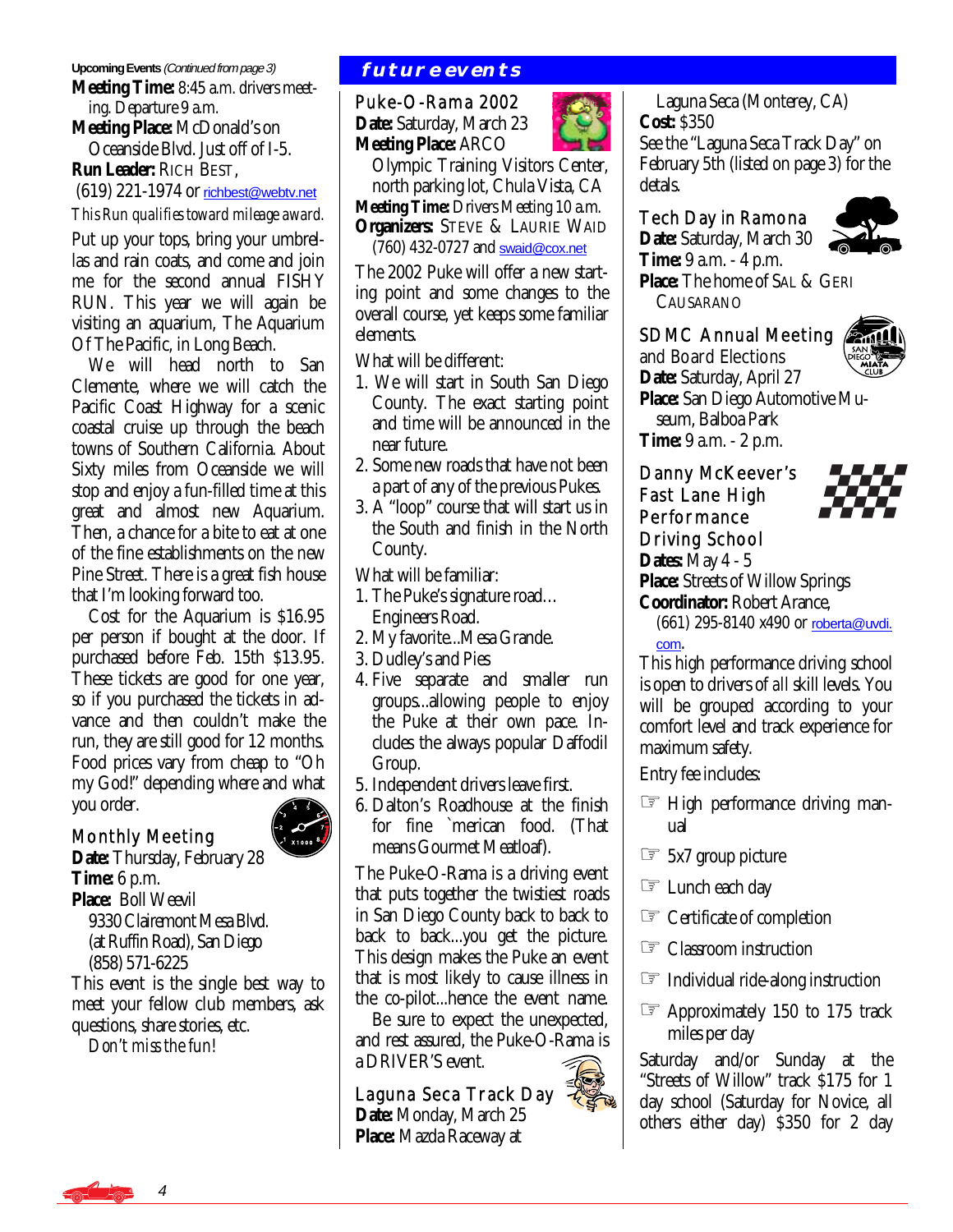school

 Limited to a maximum of 30 drivers each day (two 15 car run groups). No roll over bar or racing belts required. Helmets and driving suits provided. Teenagers are welcome with signed parental consent form.

Monday on the 2 ½ mile "Willow Springs International Raceway" track.

- ∗ \$200 for the day.
- ∗ Must have completed the 2-day "Streets of Willow" school.
- Cars must have roll over bars and racing belts to participate on the big track.
- ∗ Monday event depends on having at least 8 entries.

Payment, by check for the full amount, made out to Robert Arance, should be sent to:

 Robert Arance 25455 Via Dalia Valencia, CA 91355

Please RSVP to Robert ASAP...spots will be reserved with receipt of money.

Willow Springs Web Site: [http://www.willowspringsraceway.com/](http://www.willowspringsraceway.com) Danny McKeever's Web Site:

[http://www.raceschool.com/](http://www.raceschool.com)

**Hotel Info:** The group hotel room rate at the Park Plaza (formerly the Essex House (800/524-2924 or 661/948-0961) in Lancaster, approximately 20 minutes from the track, is \$60 for a double or king, add \$10 for an extra person. Ask for the Willow Springs Rate. There will be a group dinner Saturday night. There are several hotels and motels in the area if you wish to make different arrangements.

## The Search for Madonna 2002

**When:** May 4-6 **Coordinator:** STEVE WAID [swaid@cox.net](mailto:swaid@cox.net), (760) 432-0727

On Saturday, March 4th, an SDMC group leaves San Diego County as a caravan and heads towards Frazier Park. This is the northern rendezvous point. From here we take a scenic and twisty route through the mountains to Highway 101 just North of Santa Maria and then head north to the Madonna Inn in San Luis Obispo. After lunch at the Madonna Inn coffee shop, we take an "exploratory fun run" that introduces the participants to the roads and scenery of the area. We return to the Madonna Inn to check in and get cleaned up for the Saturday night banquet. After eating we do room tours of the participants rooms at the Inn. The Madonna Inn has 109 distinctly different and elaborately decorated rooms. Each participant will have chosen a room to his liking. Sunday morning, after breakfast, we will take a short fun run to Morro Bay where we will find a car show featuring over 300 hot rods and street rods. Shopping will be also "allowed." After lunch, Julie Stefanelli will lead us on a fun run that will take us North on Highway 101 and then toward the coast and over the mountains to Highway 1, and south will return us to Cambria and/or Morro Bay for dinner, then return to the Madonna Inn for a good night's rest. Sunday morning, after breakfast, the caravan will start heading home. A stop in Solvang for shopping and eating will be the break as we again experience some of the backcountry roads that lead us back toward Los Angeles and ultimately San Diego.

# **How to become a Searcher:**

Go to the Madonna Inn Web page ([www.madonnainn.com](http://www.madonnainn.com)) and make your room selection. Call the Madonna Inn and reserve your room. Be sure to say "Miata club" so that you can access the reserved block of rooms. Call or email me with your room selection, by room name and number. Sit back and wait. Anticipation is half the fun. There are changes to this year's search itinerary. Those of you that have searched before will experience some new twists (pun intended).

# **UPCOMING National and regional events**

Lone Star Miata Club's Miata Madness 2002 **When:** March 8th - 10th



**Where:** Westin Beachwood hotel, Fort Worth, Texas.

**Accommodations:** \$65 per night at the beautiful, new, Westin Beech wood hotel.

Space is very limited, especially for the popular hot laps that will take place on the exciting new road course inside Texas Motor Speedway. Only the first 50 hot laps registration forms received (based on postmark date) will be eligible for participation! We will have a fun-filled weekend with several Miata events for all to enjoy. Funcannas, tours, pit stop, and show & shine are but a few of the planned events. Fabulous prizes to be won. Visit the Miata Madness 2002 Web site for event & hot lap registration forms.

<http://www.lonestarmiata.net/MM/index.html>

#### Sahuaro Miata Club Second Annual Miata Roundup Car Show **Date:** Saturday, March 16



- **Place:** Tex Earnhardt Ford/Mazda, I-10 & Ray Road, Chandler, AZ
- **Times:** Registration will start at 9 a.m. The show will start at 10 a.m. and last until 3 p.m.

**Contacts:** Ben Cleaves,

 [bcleaves@earthlink.net](mailto:bcleaves@earthlink.net) or Theresa Kernitzki, [tee-lee@qwest.net](mailto:tee-lee@qwest.net) [www.sahuaromiataclub.org](http://www.sahuaromiataclub.org)

Last year's Roundup was a big success with 40+ cars entered. We are sure that we will surpass that number of entrants this year. This is a great way to get ideas to customize your Miata, or to just spend a pleasant afternoon talking about our great little cars.

 The registration fee this year is \$20 per Miata entered, and you must be registered to be eligible to win the door prizes. Vendor registration fee

(Continued on page 13)

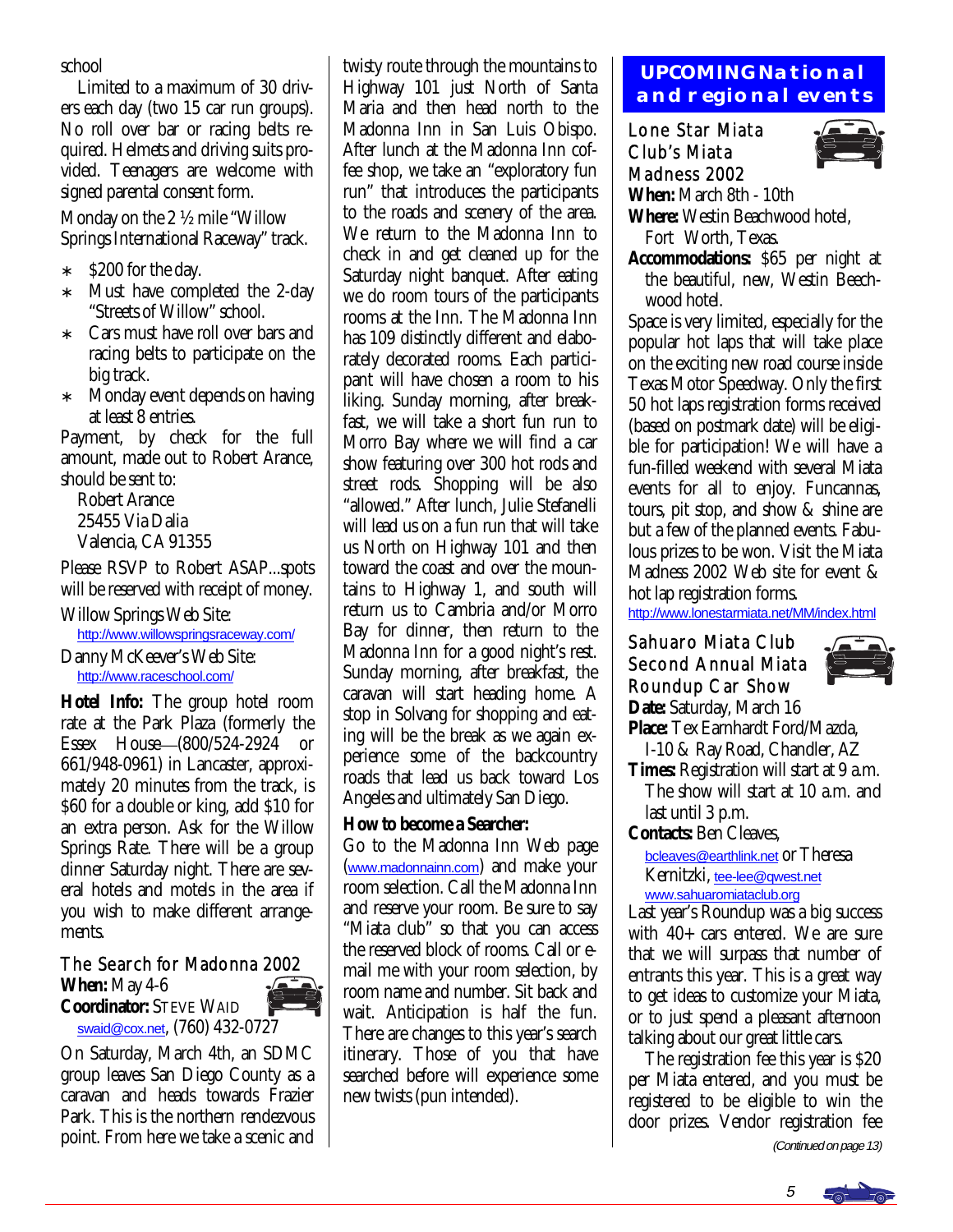#### **member profile**



SALLY & MORRIS ("MG") HILL

When my husband, "MG", and I Joined SDMC less than a year ago, we were the owners of a `96 M edition and "oh so many" Jeeps.

 MG collects cars, so we have become very sly about hiding them (spreading them) around so that nobody in the neighborhood will notice and complain. He mainly collects Willys Jeeps, including a 1948 Jeepster, 1948 CJ2A, 1956 Wagon and 1956 Truck. He also has a 1953 MG TD and belongs to the MG T club, along with the SHACKS and JOHN-SONS.

 I met MG (the man, and the car) four years ago on a blind date in the MG TD. My first words to my future husband were "TD or TC?". He said other women he had dated rarely noticed that the car was different, much less knew what it was. We were married last April on a streetcar in New Orleans (were MG is from) and moved into an old house in Point Loma, with lots of areas for cars.

 After we were married, it was clear he would drive the sensible four-door (to pick up his kids) and I needed "something else". I thought of going back to the Jaguar E-type coupe I owned for 10 years, but they are hard to find and now very expensive. I wanted something small, tossable, and barely practical. Fate had moved me toward Miata.

 My father had surprised my mother on her 60th birthday with a brand new 1992 red Miata with a hardtop. He put white sheets over everything in the garage to "stage" it and put a large red bow on top. She opened the garage door unaware of anything new and her jaw dropped! I knew from that point the Miata was what I wanted.

 I looked around and just fell in love with the dark blue of the `96 M edition. I was infinitely happy with my move to Miata. For 10 grand I got the `96 M edition with all the goodies, headrest speakers (MSSS), ABS, Torsen LSD, Nardi wood grips and at less than 50K miles, still a teenager. All she needed was new sparkplugs/wires, a battery, and a tower brace.

 One day we lined the Miata up with the Jag and they were less than a foot apart, in overall length. The compromise was in horsepower. After owning the Miata for awhile, I began to question whether more horsepower was really needed. The MG TD has some ridiculously small number of horsepower (95?), after all, yet it is a blast to drive though the curves.

 However, I did become annoyed with people running me off the road in the Miata because they "didn't see me"—read "I need something bright!" (Great excuse, what?). Enter the Mazda special order program.

 When the program was open, I suffered great temptation, but I managed to resist (timing was not right). Afterwards I regretted not ordering the bright "Laser Blue" LS and kicked myself for weeks. Then, thanks to roving SDMC members (a few of whom I have met at Mazda dealers stalking the lots) I was given a "heads up" on a yellow at Cush. I knew that some of the special order colors were being sent to various dealers, so I called and, sure enough, a Laser Blue LS with hardtop was on the lot.

 As soon as I recovered a pulse, I rushed down to Cush and the result you can see. The 02 Laser Blue (it even rhymes!). I am not too keen on the Tupperware (appearance package), as that is something I would not have ordered; however, I know that I am truly blessed, very lucky, and I will be happy for years to come in my Blue (*WhooHooo!*).

 And please don't forget...MG is collecting all Willys Jeep products (if you have a panel truck, give us a call).

See you (briefly) on the back roads.

— SALLY HILL

*To be included in our ongoing series of Member Profiles, write a short (200-400 word) summary and email it to:* 

[newsletter@sandiegomiataclub.org](mailto:newsletter@sandiegomiataclub.org)

*You can also mail it to the Club P.O. Box. Please include a photo. We want to be able see your face. Your photo will be returned.*

6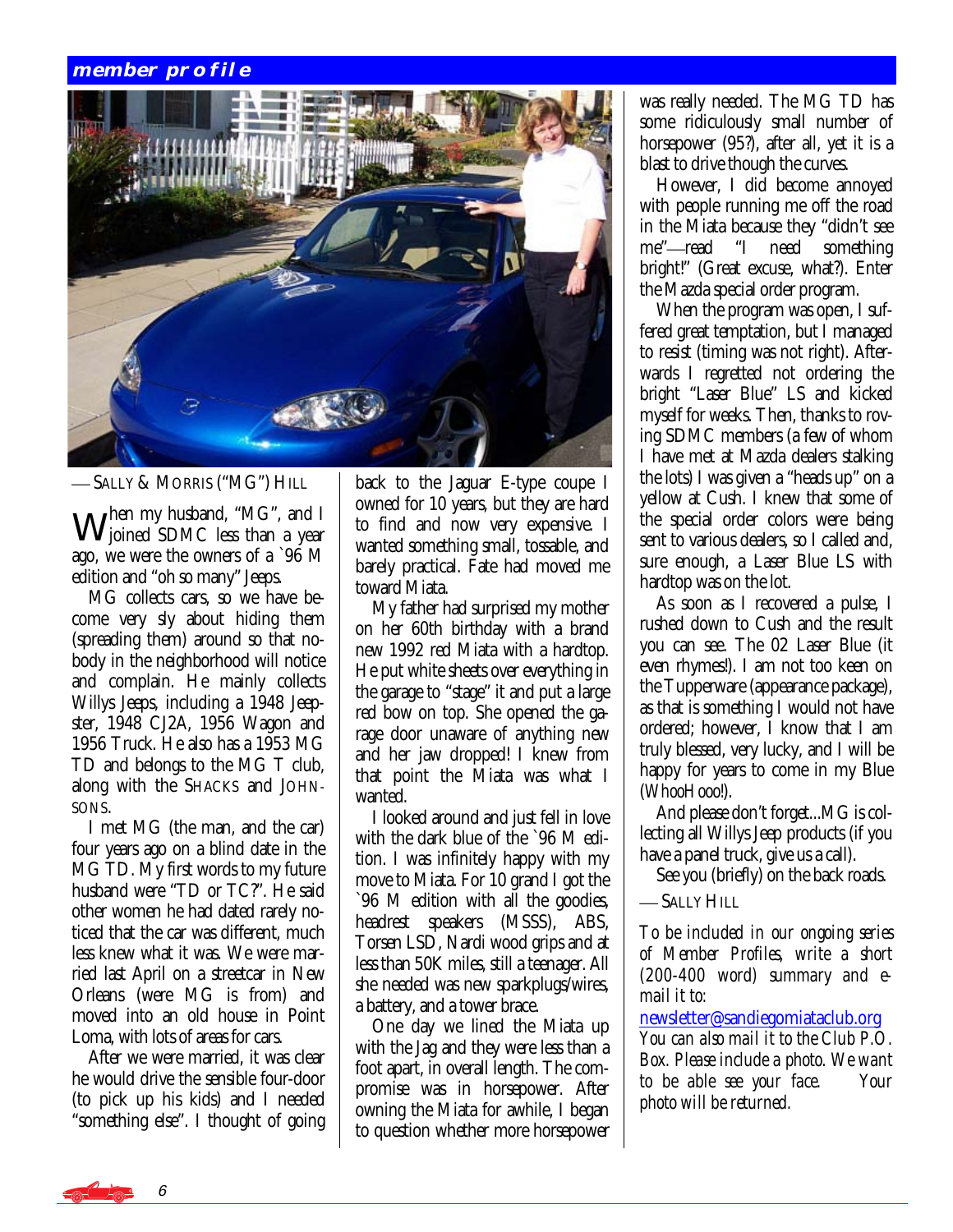Membership Statistics As of January 28, 2002, there are 366 memberships (146 single, 220 dual) for a total of 586 members. Memberships by Miata Color: 97 Red<br>51 White 51<br>40 40 **Black membership information**  Renewing Members (since last newsletter): ERIC & NANCY ABAD JOHN & LINDA BREEN HERM BREHMER DIANA CARMEL & ERIC SEILO THOMAS T. CHAN MARCIA J. DOHT RON & NANCY GELINAS

- 33 Emerald Green<br>32 Silver
	- 32 **Silver**
- 18 Montego Blue<br>12 BRG
- 12 BRG<br>12 Sappl
- Sapphire Blue
- 10 Mariner Blue
- 10 **Yellow**
- 9 Mahogany<br>9 Marina Gr
- 9 Marina Green<br>9 Twilight Blue
- 9 Twilight Blue<br>8 Laguna Blue
- 8 Laguna Blue<br>7 Crystal Blue
- 7 Crystal Blue<br>7 Starlight Blu
- 7 Starlight Blue
- 5 Merlot<br>3 Midnig
- 3 Midnight Blue<br>2 Evolution Oran
- 2 Evolution Orange<br>1 Laser Blue
- 1 Laser Blue<br>1 Foonlant (
- 1 Eggplant (custom)<br>1 Teal (custom)
- 1 Teal (custom)<br>8 Unreported\*
- Unreported\*

\*\*\*\*\*\*\*\*\*\*\*\*\*\*\*\*\*\*\*\*\*\*\*\*

Unreported means a member does not have a Miata at this time.

# Calling All Candidates!

W<sup>e will</sup> be publishing biographical profiles in the April newsletter for candidates seeking elected office at the SAN DIEGO MIATA CLUB annual meeting on April 27<sup>th</sup>. If you are interested in being considered for election, you are encouraged to submit a short (200- 300 word) biographical profile. Include your name and a brief description of  $\frac{1}{2}$ your qualifications, skills, desires, or goals as a member of the executive board.

 This is an opportunity for potential nominees to let club members know about their desire to serve the membership. However, a biographical profile is  $\frac{1}{2}$ not a requirement for nomination and election at the annual meeting.

 Please send your profiles to the club post office box, or e-mail them directly to the editor at [newsletter@sandiegomiataclub.org](mailto:newsletter@sandiegomiataclub.org).

 Only profiles received by March 15 will be included in the April edition of the newsletter.

EDITOR

\*\*\*\*\*\*\*\*\*\*\*

DUSTIN LEWIS

JERED S. SCOTT JIM & TIGER THYDEN TED & TAMARA TIMMONS ROY & MARY TWEEDIE

CAROLYN NESPOLO & JIM DAVIDSON ALLAN & LINDA PABIAN

& VIKKTORIA WELLINGTON

LARRY READ & ELIZABETH NORRIS JOHN & JOYCE RICHARDSON DEB ROSS & BOB PFEIFFER

TIM "TC" CRICK San Diego 1995 Montego Blue ANDY & SOFIA FERNANDEZ National City 1990 White DAVID FITZPATRICK & RON BAETZ

**WELCOME to our newest members** 

MARC BORZA & ASHLEY MCKENZIE

New Members!

**(since last newsletter):** 

 San Diego 1994 Black

 Borrego Springs 1999 10AE (Sapphire Blue)

ANDY KEARL & BEATA JEDRZEJCZAK San Diego 1994 Laguna Blue

LEE KERL San Diego 1994 Black

JEREMY "JB" LAGDAO & MICHELLE COOPER San Diego 1995 Montego Blue

CHRIS & HILARY MACPHAIL Solana Beach 2002 Midnight Blue

JACK ROLAND La Mesa 2001 SE (Mahogany)

GEOFF SCOTT San Diego 1999 Emerald Green Leather

DONNA SINKWAY & STAN FRY Riverside 1994 Black

MAMIKO SUZUKI San Diego 1999 Black

7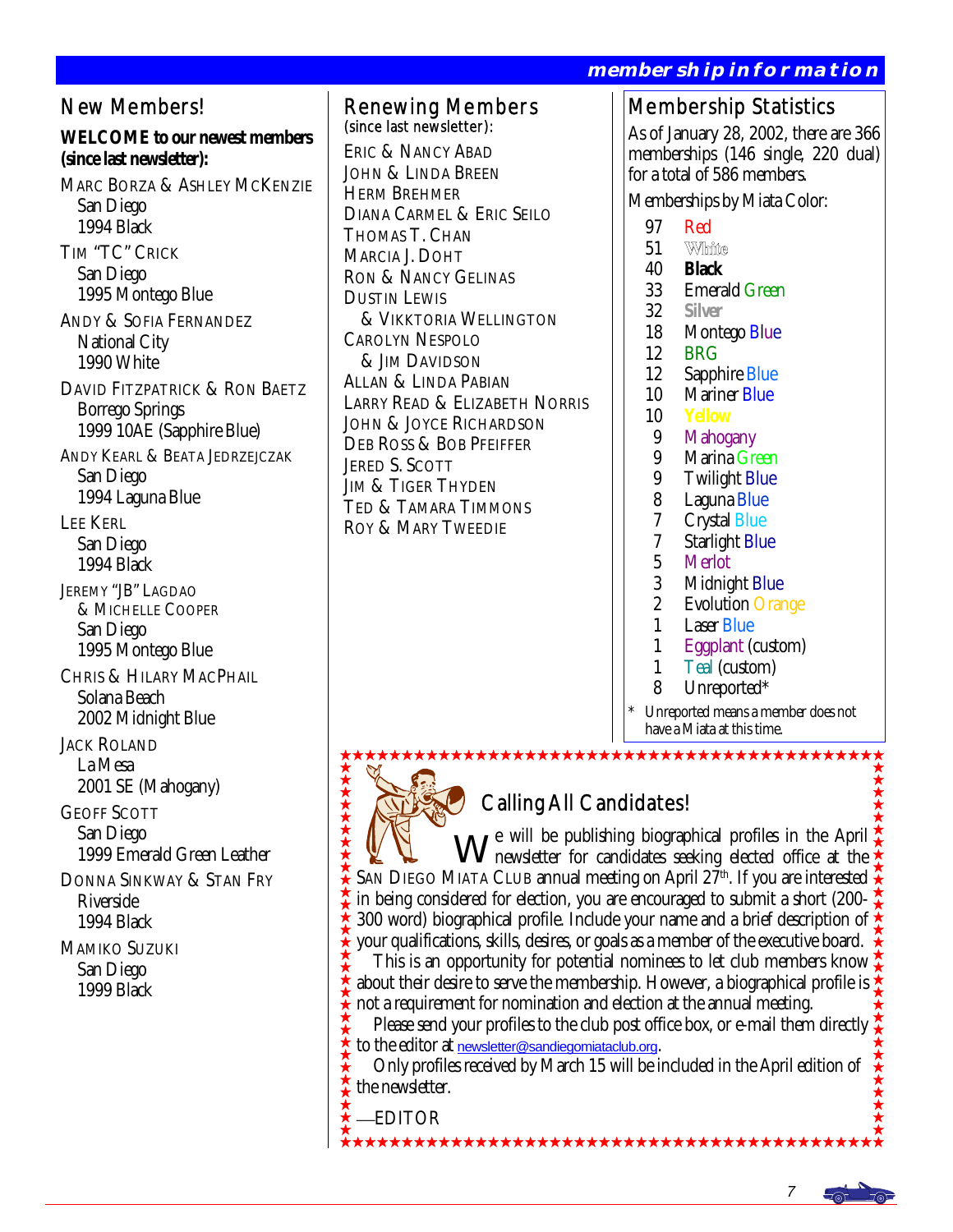#### **Fun Runs**



요<br>이 -ANDY DEVENDO ANDY DEVENDORF

January 1 - Tuesday 5th Annual Hangover Run

**B** eing a sports car enthusiast at the turn of the century (the 21st Century) is often a challenge. Our roads and parking lots are filled with huge SUVs that lumber along, filling our view with steel, rubber, and those silly propeller blade hitch covers. All too often, we hear comments like "your car is a roller-skate!" or "is it safe?" That is why it was so satisfying for me to hear the driver of a Ford F250 towing a boat, surrounded by sports cars on the Hangover Run, to say "I feel so out of place! I should have something smaller." Yes, my friend, you should.

 For had he been driving something nimble, with a true sporting character, he could have joined our group of 133 cars on the Fifth Annual Hangover Run. Despite a sequence of dreary, rainy days (including fog to muffle the New Year's Eve fireworks), January 1, 2002 arrived and delivered a pictureperfect day for top-down driving. I was amazed as the cars kept rolling in, especially since the directions to the run were wrong (a street changed name between the time I wrote the directions and the day of the run).

 Amazingly, we topped the 2001 total of 107 cars. For 2002, we had 102 Miatas, 24 RX-7s, 5 Honda S2000s, 1 Audi TT, and joining us mid-stream was 1 Acura NS-X. This must be some sort of record (but then again, I've said that since 1999), as we had guests & drivers from far away places such as Puget Sound, the Netherlands, and Australia. I didn't realize it until the drivers meeting was over, but quietly mixing in the crowd was

8

BOB HALL, the "Father of the Miata," who couldn't come on the run but wanted to socialize with other topdown aficionados.



**Left to Right Bob Hall, Petra van den**  -**Berge, Zack Broadbent, Elliot Shev. Make up your own caption!** 

The run included the host club of<br>CALM (Southern California SOCALM (Southern Miata Club) along with the SoCal7s RX-7 club, SAN DIEGO MIATA CLUB, San Diego RX-7 Club, Southern California S2000 Club, and Club Quattro. It was great to see the S2000 club in attendance, even if we did get a few Mazda-inspired laughs at their expense. During the drivers meeting, I was praising the S2000 for being a "true sports car & roadster" and thanking them for not being the typical "ricer" Honda Civic (lowered, loud exhaust with huge tailpipe). Just as I was describing the "ricer" Civics, one of them slowly drove by. I couldn't have timed it better if I had tried.

 As the run started, I quickly discovered that my new FRS radios were useless for keeping contact between my car and the sweep. Many thanks must go out to Bob Pierce (`01 British Racing Green Miata) and his co-pilot BARI RUSSELL (who left her `93 White Miata behind) for making sure no one was left behind. Knowing how

Bob likes to drive (let's use the word 'spirited"), I really appreciate the fact that he volunteered to be sweep. I also have to thank my girlfriend, Tori Bakker (`01 Emerald Miata), for helping me plan the run and for driving the pre-run in her car (Kodora).

 The run began in Mission Viejo, heading south towards Ortega Highway via Golden Lantern. Given the size of our group, we were quickly chopped up into many smaller clusters. For some odd reason, the lead cluster seemed to attract the ire of several "ricer" Hondas (maybe they heard about how we laughed at them). Especially along Golden Lantern, they kept challenging me to a race. I'll bet they would have thought twice if they realized there were some S2000s hiding in the pack.

 After a couple of queues (one of which was supposed to include a sweeping view of the Pacific, but, alas, the haze was too thick) and a brief stint along the freeway, our group was more or less complete as we headed onto Ortega Highway. This is where the run REALLY started making people smile. An unbroken stretch of over 30 miles with fun twisties, exhilarating hills, and grand vistas gave most of our



PHOTO PETRA VANDEN BERGE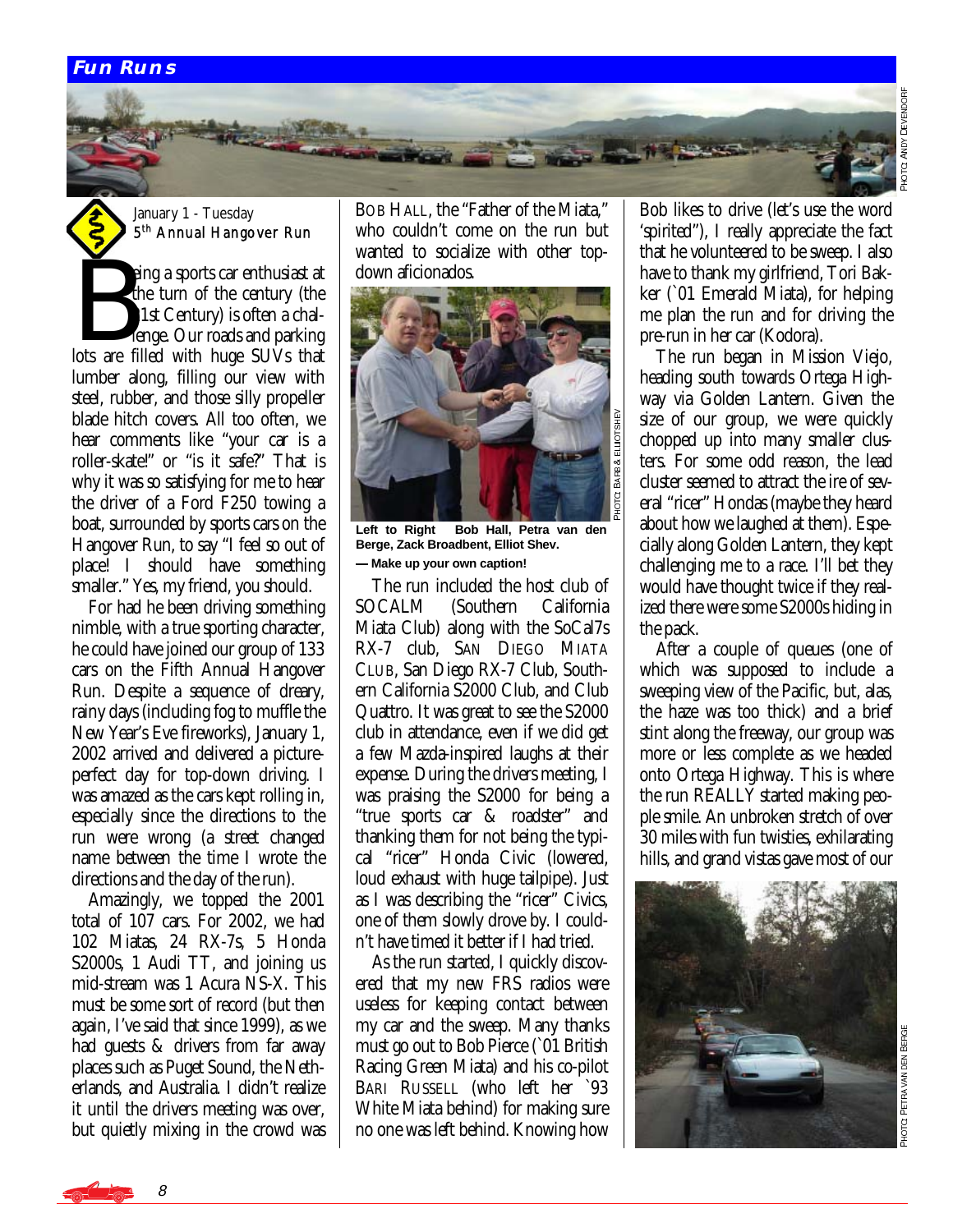group a true cure for the common hangover. Sadly, two of our drivers were probably ready for a drink by the time they reached Lake Elsinore. One Miata overheated (but managed to recover at the rest stop) while another died completely (coil pack).

 This year's run gave me a unique opportunity to discover that there are several vocations that I don't ever want to pursue. One of them is tollbooth operator. Aside from enjoying the discomfort of big-vehicle owners being surrounded by lots of little sports cars, I found myself repeating "Thank you" about 133 times as everyone drove into the Lake Elsinore West Marina & RV Park. The normal facility fee of \$5 per person was reduced to \$1 per car due to our brief stay at the park, so it was easy for each car to drive past holding out a greenback. My favorites (other than my own `94 Red Miata, of course) were the yellow 3rd gen RX-7 and the yellow Honda S2000. These yellow-car owners, along with a bunch of yellow Miatas, wound up putting a streak of yellow in our group, all parking in a line.

 The second half of the run was, by far, the better half. We headed out of Lake Elsinore, past Murrieta, and into Tenaja. This is where the Avocado Mesa Ecological Preserve is located and, more importantly, where the run's signature 27% downgrade can be found. This hill just has to be driven to be believed. Even after 5 years, I still laugh when I see it.

 At the bottom of the infamous hill is a new Hangover Run tradition the circle. I started this last year, when I changed the run's route to include an intentional circle. Last year, Tori and I speculated "will the run's lead meet the sweep?" and were happily surprised when we saw last year's sweep, Tony Willson, zip past in his Ferrari, making our group stretch out over three miles. This year, we again wondered if we'd see the tail. Alas, it was not to be: we were *longer* than three miles, as we met the line somewhere about two-thirds of the way back.

 This year, I had a goal of finishing before it got dark. So, I dispensed with the second rest stop in Fallbrook and took us straight to Temecula. Doing so gave us a chance to drive some stretches of De Luz Road that we had previously bypassed. We also drove the incredible Via Vaquero Road, a mostly-smooth gem with hills, twists, off-camber turns, and a roller-coasterlike climb near the end. It is as if the 27% downgrade at Avocado Mesa is us falling into the rabbit hole while Via Vaquero's climb is us coming back to reality.

 The run ended at Marie Callendar's in Temecula. At least 80 people stayed to eat and socialize, helping me to discover another vocation that I never want to pursue: waiter. When I made arrangements with the restaurant for our large group, I didn't think to ask about how we would be billed. Of course, they initially wanted to do one massive check—something no one likes. So, with Bari Russell's help, I worked with the restaurant to start figuring individual table checks.



Thankfully, the staff at Marie Callendar's was willing to break the check apart and do whatever they could to make our lives easier.

PHOTO

ANDY DEVENDO

⊭

 This was, by far, the most massive run I have ever led, and I had a blast. These sort of monster runs are few and far between (probably a good thing, too), but when they come they have the potential to be loads of fun. I hope everyone had a good time, and that the pace (where I could control it) was neither too fast nor too slow. I'm already looking forward to 2003 and topping this year's total. But, first I think I'll sit by the fire and have a drink!

-K. ZACK BROADBENT



╬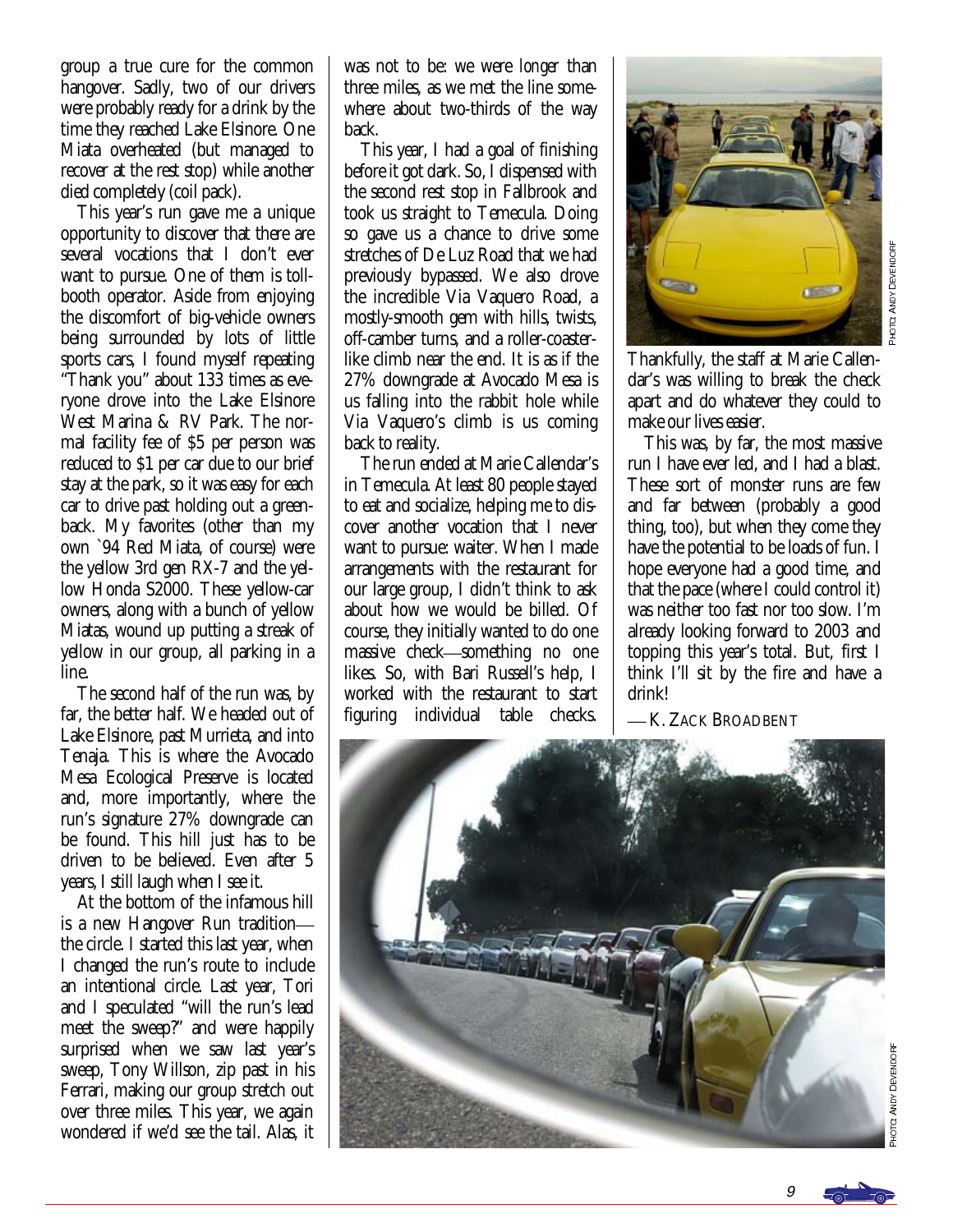# 2001 San Diego Region Solo2 Class Results

CONGRATULATIONS to the following SAN DIEGO MIATA CLUB members on their performance at the Solo2 events in 2001. We will be cheering you, and hopefully an increasing number of SDMC members in 2002.

| Class                                                                             | <b>Driver</b>                              | Solo2 Club                   | <b>Place</b>           |  |
|-----------------------------------------------------------------------------------|--------------------------------------------|------------------------------|------------------------|--|
| IS <sub>2</sub><br>IS <sub>2</sub>                                                | <b>ROBERT HOLLAND</b><br><b>STEVE WAID</b> | <b>SDAD</b><br><b>SCAT</b>   | 1st<br>2nd             |  |
| <b>CSP</b><br>CSP                                                                 | <b>RON CHAPMAN</b><br><b>MARA CALER</b>    | <b>DCCSD</b><br><b>DCCSD</b> | 2 <sub>nd</sub><br>3rd |  |
| SM.                                                                               | <b>HOWARD KUZMINSKI</b>                    | <b>SCAT</b>                  | 3rd                    |  |
| The complete list of class winners and placing can be found at www.sdr-solo2.com. |                                            |                              |                        |  |



**Robert "JT" Holland captured the top spot in the SD Region's Improved Street (IS2) class. Most of the SDMC Miatas compete in this class.** 



**Mara Caler and husband Ron Chapman drove their wellprepared CRX to two of the trophies in the CSP class.** 

**Steve Waid showed that consistency is part of the formula for success in autocross. Steve earned the second place trophy in the IS2 class, not by being the fastest at every event, but by participating in every event and having FUN!** 



**Howard Kuzminski took the third-place trophy in the Street Modified (SM) class for 2001. Howard drove his supercharged 1.6-liter Miata up against some high-powered, and high-dollar, machinery in this class.** 



PHOTOS MARK BOOTH

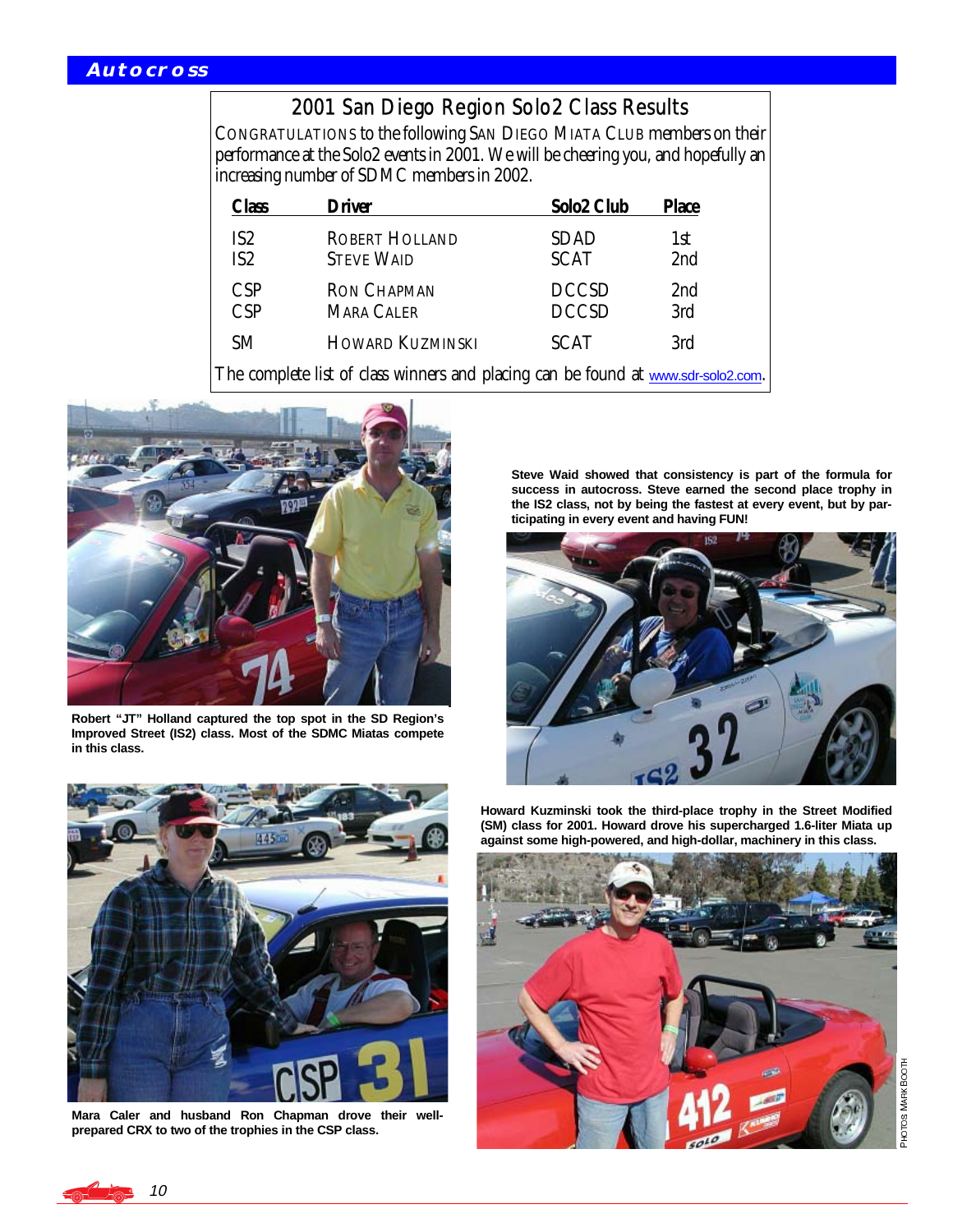

The following autocross events are *tentatively scheduled* to take place in the parking lot of Qualcomm Stadium:

| Friday, March 15National Tour |                |
|-------------------------------|----------------|
| Saturday, March 16            | п              |
|                               | $\blacksquare$ |
|                               |                |

To confirm autocross information, call: San Diego SCCA Hotlines (619) 441-1333 (800) 360-4454 Web page [www.sdr-solo2.com](http://www.sdr-solo2.com)

Come participate or watch SAN DIEGO MIATA CLUB members race at the autocross (timed event). To participate you need to register for a Solo2 card and number (\$15) and have a DOT approved helmet. Loaner helmets are available at the autocross.

# Got Zoom?

| zoom ---------------------------- T-Shirts |                         |
|--------------------------------------------|-------------------------|
| Zoom ------------------ Sweatshirts        |                         |
|                                            | ZOOM ----Pins & Decals! |

ZOOM, ZOOM, ZOOM...Get your SDMC Regalia directly from the Regalia Gals (ROZ & PAULA) at the upcoming monthly meeting.

 Zoom on down and pick up a few great club items to show off your enthusiasm for the incredible Mazda Miata, and the SAN DIEGO MIATA CLUB.

 Got special sizes, items you want? Call or e-mail ROZ or PAULA and let them know and they will personally hand deliver the items to you at the meeting.

ROZ SCOTT & PAULA KENNISON (760) 789-3872 or (858) 271-8498 or [regalia@sandiegomiataclub.org](mailto:regalia@sandiegomiataclub.org).

# **AUTOCROSS AT THE "Q"** January 20, 2002 Autocross Results

Congratulations to the following SAN DIEGO MIATA CLUB members on their performance at the first Solo2 championship event of 2002. The event was sponsored by the San Diego ASEBRING Drivers (SDAD), and held at Qualcomm Stadium.

| <b>Class</b>    | Driver                  | Car       | <b>Place</b>     |
|-----------------|-------------------------|-----------|------------------|
| CS              | <b>JAMES SANDERS</b>    | Miata     | 9th              |
| IS <sub>2</sub> | <b>ROBERT HOLLAND</b>   | Miata     | 1st              |
| IS <sub>2</sub> | <b>BRIAN GOODWIN</b>    | Miata     | 2 <sub>nd</sub>  |
| IS <sub>2</sub> | <b>RAINER MUELLER</b>   | Miata     | 4th              |
| IS <sub>2</sub> | <b>KEVIN HAYWOOD</b>    | Miata     | 6th              |
| IS <sub>2</sub> | <b>ELLIOT SHEV</b>      | Miata     | 7th              |
| IS <sub>2</sub> | MICHAEL HEINITZ         | Miata     | 8th              |
| IS <sub>2</sub> | <b>STEVE WAID</b>       | Miata     | 9th              |
| IS <sub>2</sub> | JOHN "JD" LIMA          | Miata     | 11th             |
| IS <sub>2</sub> | <b>JIM BROKAW</b>       | Miata     | 12 <sub>th</sub> |
| IS <sub>2</sub> | <b>BOB KUEGER</b>       | Miata     | 14th             |
| IS <sub>2</sub> | <b>JOSEPH MEDINA</b>    | Miata     | 15th             |
| IS <sub>2</sub> | <b>BRIAN ANDERSON</b>   | Miata     | 16th             |
| IS2L            | <b>BARB SHEV</b>        | Miata     | 2 <sub>nd</sub>  |
| CSP             | <b>RON CHAPMAN</b>      | Honda CRX | 1st              |
| CSP             | <b>MARA CALER</b>       | Honda CRX | 3rd              |
| SU              | <b>HOWARD KUZMINSKI</b> | Miata     | 8th              |
| <b>Novice</b>   | <b>ANDREW DEVENDORF</b> | Miata     | 10th             |
| <b>Novice</b>   | <b>DENNIS DIDIER</b>    | Miata     | 38th             |
| <b>Novice</b>   | <b>FEDERICO ABAD</b>    | Miata     | 49th             |

# Changes to Solo II Classes

Several changes relating to the classification of Miatas for Solo2 have been made s always, the new year brings changes and the world of autocross is no exception. by the national Sports Car Club of America (SCCA) and the local San Diego region.

 The most noticeable changes affect the stock classes. These classes compete with little modification allowed. In the past, the 1.8-liter Miatas (1994 and newer) were placed in the B Stock (BS) class. For 2002 the 1.8 Miatas are in the C Stock (CS) class. The 1990-93 1.6-liter Miatas, which previously occupied CS, are now in the E Stock (ES) class.

 In addition to the changes in the stock classes, Street Modified (SM) is now Street Unlimited (SU). Street Unlimited is a San Diego region class where a mixture of vehicles are found that cannot be otherwise classed.

 As with last year, the most popular class, for SDMC members anyway, is the Improved Street 2 or (IS2) class. This also is a San Diego region class that allows some modifications from stock, but does not require high-dollar preparations to make your Miata competitive. There is a separate ladies class (IS2L) that needs more ladies to participate in. The more participants in the class, the more trophies will be awarded to the class. Not to mention the *fun* that will be had by all who participate.

ANTHONY WILDE

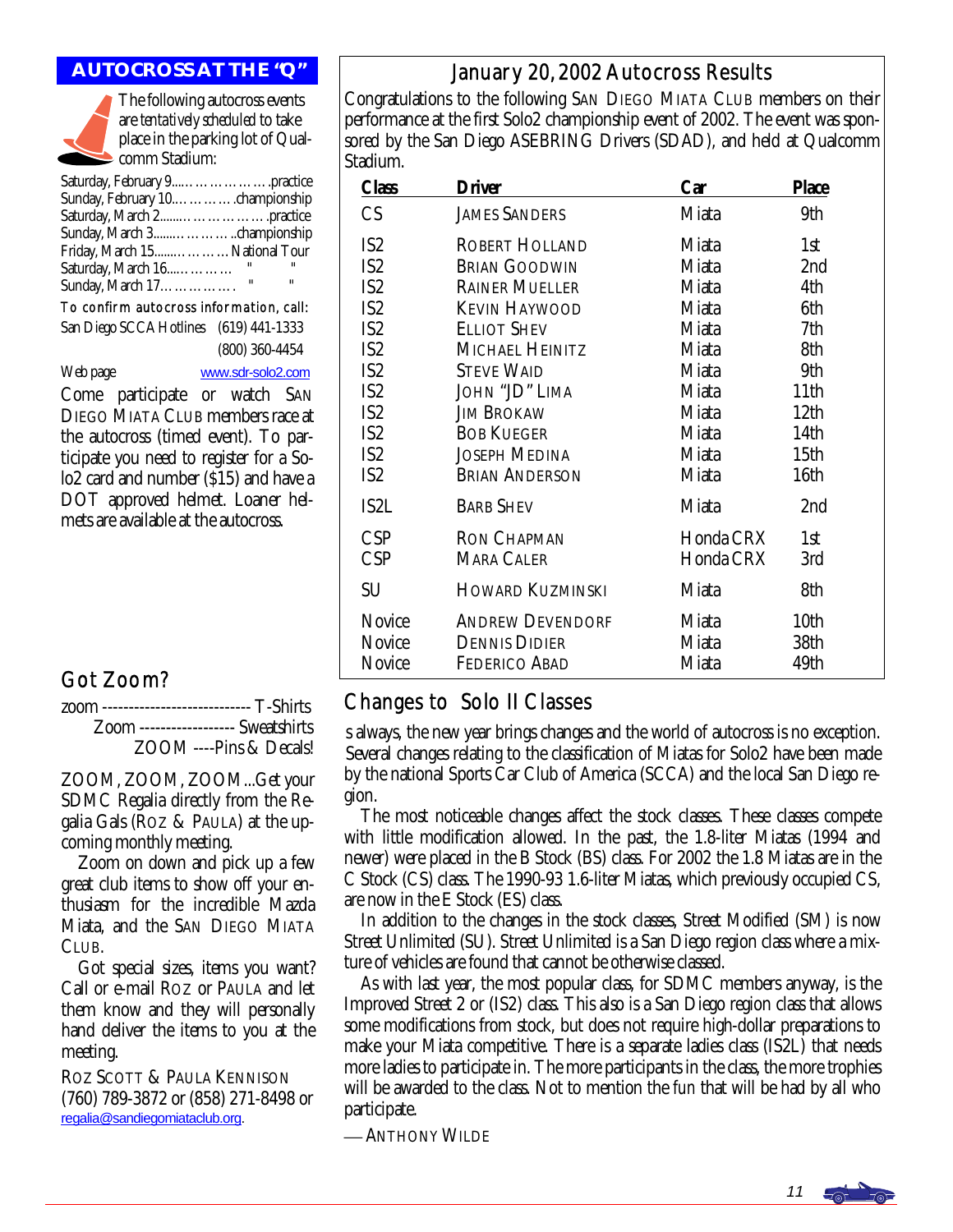#### January 15 - Tuesday Olympic Torch Relay

h my GOSH! Running the Olympic Torch was *the* most incredible moment of my life! I *knew* it would be awesome...I had no idea of the totally overwhelming, wonderful feeling it truly would be.

 The Olympic relay team was unbelievably organized and welcoming, truly *into* what they are doing on this fabulous adventure they are taking around this county!

 I woke up at midnight after about three hours sleep, wide awake and so excited! Jim, Joley, and I headed out at about 3:30 a.m. and got to my "collection" site at about 5:30. We got there just as the Olympic Torch support caravan did, and from the first moment I stepped out of our van the support team was right there with me. They made a huge fuss over Joley, wanting to know all about Canine Companions for Independence (CCI), getting us organized, introducing us to each other and our "support" runners. A support runner plus several security runners are right with each Torch Bearer every step of the way, should we *need* anything. My support runner was an incredible 16-year-old from Poway. She was just the nicest young woman. Our shuttle manager hinted that it would mean the world to our support runners if the torch bearers let the support runners actually carry the torch for a little bit of our run. What a pleasure it was to hand my torch to my support runner for several yards. I am sure the grin on her face mirrored the one plastered to my face.

 They held a short meeting and went over all the details of our run, gave us our torch bearer number (every day they start from 1 and go up throughout the day; I was number 24), and told us how to transfer the flame. Fox News interviewed me (by this time Jim and Joley had left the collection site to go find a spot on my segment) and an incredible young quadriplegic man who is now interested in a CCI dog.

 At about 7:30 they loaded us into our shuttles and we headed to our insertion point—the spot on the route where our shuttle would get into place with the rest of the torch caravan. This huge caravan leapfrogs itself all day long and is *the* most organized thing of which I have ever been part. We waited about 25 minutes and then, from the back of our shuttle you could see this huge event working its way toward us.



 About 30-60 seconds before the torch gets to where the flame is passed to the next runner, they literally "pop" you and your support runner out of the shuttle, and you are met by your security team. The security runner uses a key to turn on the propane tank in the base of your torch and tells you to turn around and look for the arriving torch. From then on all I focused on was the sight of the prior torch bearer coming straight at me with this huge smile and that awesome Olympic flame. We bent our torches close to each other and I was amazed as I watched the flame leap from his torch to mine!

 As soon as my torch was lit, my security runner told me turn around, grin at everyone, and start when I was ready. There were CCI people and dogs *everywhere*! It was awesome. There were also Lions club, skydiving, and Miata club friends. I cannot begin to explain the feeling when I saw so many people that I love so dearly and that love me in return standing there applauding and cheering for me!

 The second I started moving I felt like I was floating several inches off the ground...it was so incredible! I kept looking up at that flame that has come to mean so much to so many and I had goosebumps a mile high. After a short distance, I handed my torch to my support runner (Jenna) and, like I said, the smile on her face was magical. She kept it for several yards and then we ran with it together for a short distance...what a *very* cool thing.

 I am no runner, but my adrenaline level was through the roof and all too soon my segment was coming to a close. I could see the next torch bearer, who will be competing in the upcoming Olympics in the Ice Dancing, ahead of me. How fun it will be to cheer her on! She was literally dancing up and down as I approached, and only I know how huge her smile was. Once again it was incredible to watch that flame leap from my torch to hers. As I saw her turn and start her segment, my security runner turned off my torch. Then I was enveloped in a huge CCI hug and Joley was in my arms giving me kisses.

 Hugs and tears seemed to go on forever. I was dazzled at the number of people who were there for me, and I wish I could find the words to thank each of them...it meant more than I can explain to have all of you there.

 I am on such a "high" right now that it is incredible. I know that when this adrenaline rush powers down I am going to crash.

**CATHY PHILLIPS**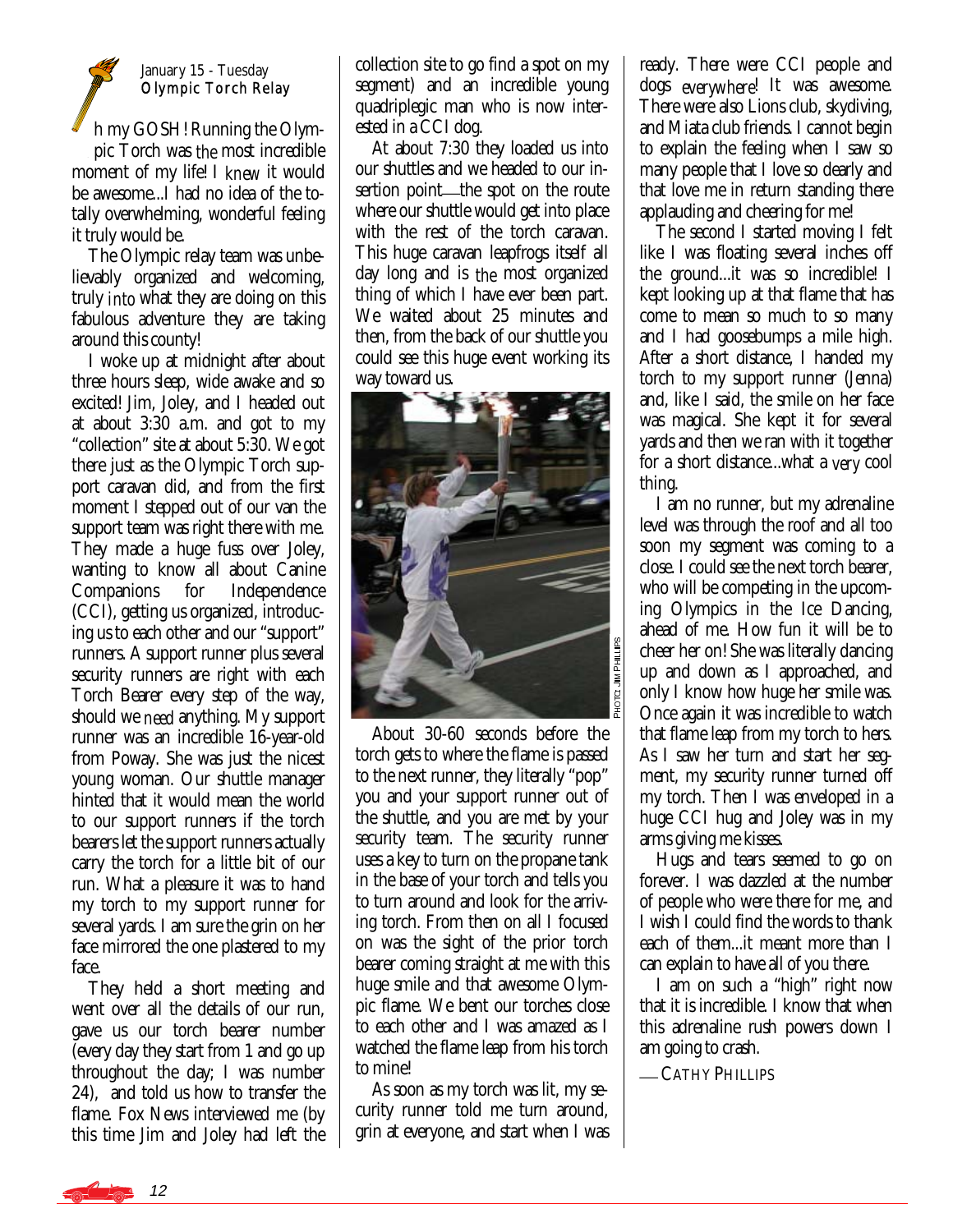**Upcoming National & Regional Events**  (Continued from page 5)

is also \$20. Vendors will be provided with a table under the tent to present their products.

With 20+ winners being anticipated this year in both Stock and Custom categories, everyone has a good shot at a trophy. We hope to see you at the Roundup!

San Joaquin Valley Miata Club's 8th Annual Saint



Patrick's Day Poker Run **When:** Saturday, March 16 **Where:** Old Town Clovis, CA **Cost:** \$45 per car - includes: Participation in Poker Run Lunch for Two

 Event T-Shirt (1) **Accommodations:** 

 Best Western Clovis Cole 415 Clovis Avenue Clovis, Ca 93612 (559) 299-1547 \$75 - Single or double occupancy Mention Miata Event for the discounted price Block of rooms held until 2-15-01 **Contact:** Scott or Nancy Moore (559) 692-2199 or [nmoore@sierratel.com](mailto:nmoore@sierratel.com)

#### Okanagan Valley Miata Club Topless Sun Run

**When:** May 24 – 26 **Where:** Kelowna, British Columbia This will be the  $2<sup>nd</sup>$  annual Topless Sun Run. A tentative schedule of the following events:

- Friday night-East Kelowna tour and a wine & cheese reception.
- Saturday-Summerland Tour & Poker Run with a Great Train Robbery & Barbeque Lunch on the Kettle Valley Steam Train [www.kettlevalleyrail.org](http://www.kettlevalleyrail.org) and a buffet dinner & mingle to close the day.
- Sunday—Possibly an Autocross or a winery tour.

Make your plans early as this weekend will book up quickly. There will be a cut off of 210 people for Saturday's Great train Robbery & Barbeque on the Kettle valley Steam Train. **Accommodations:** We will be using the Sandman Hotel again this year at the same rate of \$85 per night and we have blocked 90 rooms until April 1. Please call the Sandman Hotel at (888) 526-1988 or (250) 860-6409 to reserve your room. Please say you are with the Miata Sun Run.

 We will require that event fees be pre-paid by check, in Canadian Funds, before April 1. **Contacts:** Matt Scaife at

[miata\\_matt@hotmail.com](mailto:miata_matt@hotmail.com) OT Shelly, [service@kelowanamotors.com](mailto:service@kelowanamotors.com).

#### 2002 National Miata Event

**When:** September 19-22, 2002 **Where:** Hilton, Washington Dulles Airport City, Herndon, VA Take the scenic routes to the Nation's Capital for the 2002 National Miata Event hosted by Mazda Sportscar Club of Washington D.C. and sponsored by the MIATA OWNERS CLUB. Come and spend quality time getting closer to your Miata and the road. Just a few of the activities planned: Carshow, autocross, drag strip races, defensive driving school, race track tour (touring laps), funcanna, road rallies & scavenger hunt, dynamometer testing and much, much, more! And, MOC Members get \$25 off the registration fees! For further details and additional information regarding the 2002 National Miata event check out the event Web site at [www.mscw.com/](http://www.mscw.com/Miata2002) [Miata2002](http://www.mscw.com/Miata2002) or phone (703) 278-8005.

## **Mileage awards program**

on January 24, the first SAN DIEGO t the monthly membership meeting MIATA CLUB Mileage Awards patches were presented.

| were presence.           |                    |
|--------------------------|--------------------|
| <u>Name</u>              | <u>Award Level</u> |
| <b>EUNICE BAUMAN</b>     | 500 Miles          |
| <b>RICHARD BEST</b>      |                    |
| <b>CATHY BOOTH</b>       |                    |
| <b>MARK BOOTH</b>        |                    |
| <b>JANICE BOSTER</b>     |                    |
| <b>JOHN BREEN</b>        |                    |
| <b>LINDA BREEN</b>       |                    |
| <b>JIM BROKAW</b>        |                    |
| <b>DAVID BRYAN</b>       |                    |
| <b>XAVIER CASTILLO</b>   |                    |
| <b>GAIL CHAN</b>         |                    |
| <b>SUE DILUSTRO</b>      |                    |
| <b>GEOFF FAHRING</b>     |                    |
| <b>MIKE FAIRCLOTH</b>    |                    |
| <b>ROBIN FAIRCLOTH</b>   |                    |
| <b>DENNIS GARON</b>      |                    |
| <b>MARYANNE GARON</b>    |                    |
| JACK HINKLE              |                    |
| <b>SUE HINKLE</b>        |                    |
| <b>DEE JOHNSON</b>       |                    |
| <b>WAYNE JOHNSON</b>     |                    |
| PAULA KENNISON           |                    |
| <b>TED KESSLER</b>       |                    |
|                          |                    |
| <b>BILL KNEPPER</b>      |                    |
| <b>BOB KRUEGER</b>       |                    |
| <b>DUSTIN LEWIS</b>      |                    |
| <b>DAVE MARTIN</b>       |                    |
| <b>KATHIE MCCLELLAND</b> |                    |
| <b>ROZ SCOTT</b>         |                    |
| <b>ELINOR SHACK</b>      |                    |
| <b>BARBARA TEMPLETON</b> |                    |
| <b>TOM THOMPSON</b>      |                    |
| <b>KATHLEEN TOOLE</b>    |                    |
| <b>LAURIE WAID</b>       |                    |
| <b>KAREN WOOD</b>        |                    |
| <b>JERRY BOSTER</b>      | 1000 Miles         |
| <b>CHARLENE BROKAW</b>   |                    |
| <b>GERI CAUSARANO</b>    |                    |
| <b>SAL CAUSARANO</b>     |                    |
| <b>JACK DILUSTRO</b>     |                    |
| <b>ART HAMILTON</b>      |                    |
| <b>STEVE KENNISON</b>    |                    |
| JOHN "JD" LIMA           |                    |
| <b>GARY SCOTT</b>        |                    |
| <b>MIKE SHACK</b>        |                    |
| <b>BILL SHAFFER</b>      |                    |
| <b>STEVE WAID</b>        |                    |
| <b>BARB SHEV</b>         | 1500 Miles         |
| <b>ELLIOT SHEV</b>       |                    |
|                          |                    |

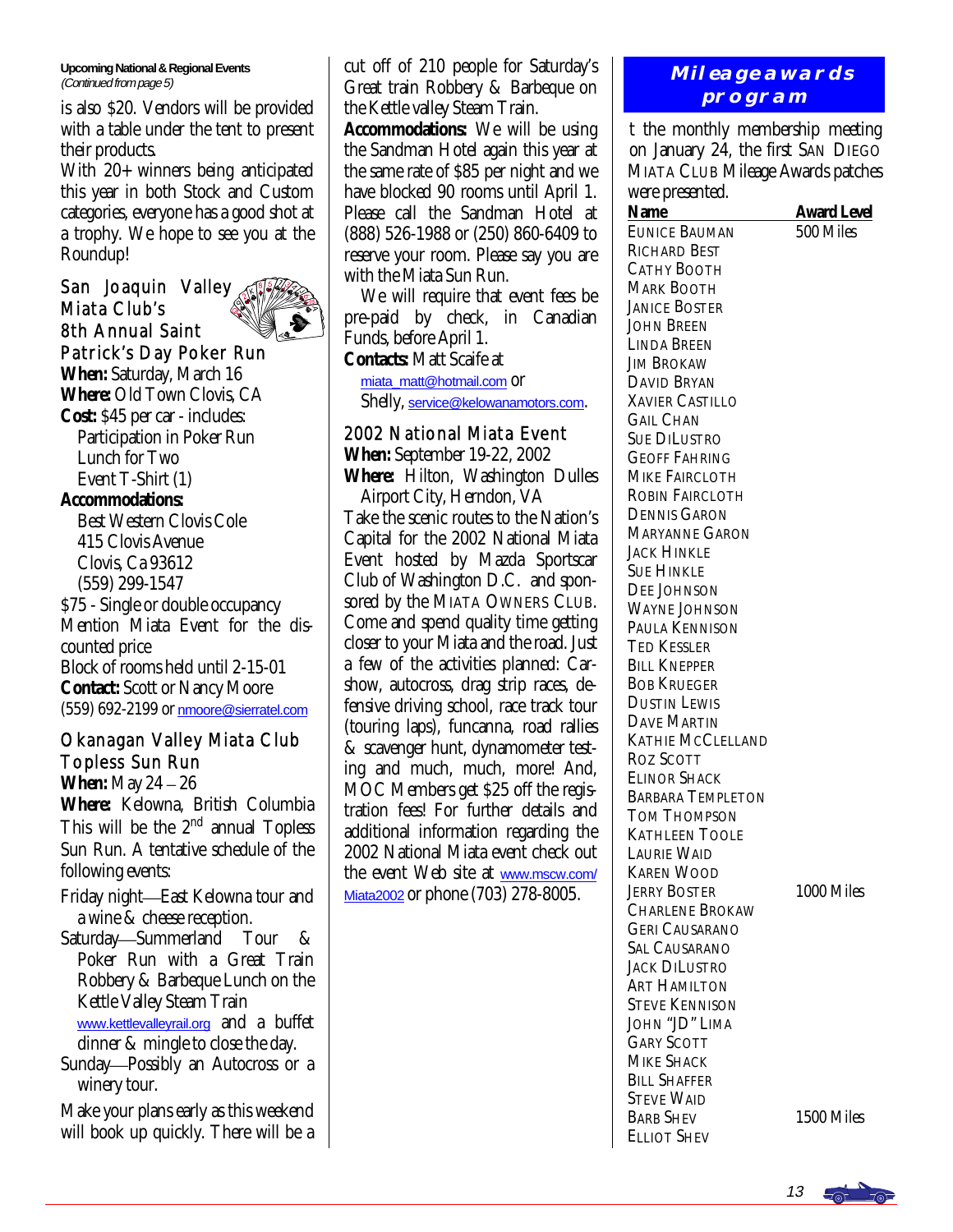#### **TED'S TECH TIPS**

# Cold Air Induction...Cheap

old air induction (CAI) systems work on the premise that cooler intake air makes more power, (maybe a horsepower per seven degree temperature change) and that ambient air outside the car will be significantly cooler than under the hood where the stock intake



gets its air. A 70 degree difference might be ten free horsepower! CAIs route air from somewhere outside the

engine compartment directly into the engine. CAI's are available from several vendors. They run from about \$100 to \$400 and make various claims about their performance increases. All have some effect on the intake sound, and several require cutting and re-routing and/or re-wiring of intake components. Most interfere with strut tower braces. After installing several of the available commercial systems, I have worked out a simple mod which is as effective as at least the \$100 model. It looks stock, takes about an hour to build, interferes with nothing, *and costs about* \$10. It draws cooler air from the high pressure area just ahead of the windshield and directs it to the stock air filter box.

Figure 1—You'll need about 18 inches of 2.5-inch "Low Vacuum Hose" (This is the trick part. This hose is used at commercial car washes. It's smooth inside and indestructible—available at Marshall's, (8423) Production Ave.), two hose clamps, a two inch male/female threaded ABS pipe coupler, and about four inches of two-inch ABS plastic pipe. You can use PVC white pipe instead, but I like



the black look.

Figure 2—Cut the stock intake snorkel as shown. Trim off the side pipe thingy.



Figure 3-Position the ABS coupler on the firewall (gently bend the hydraulic tube down) and mark a 2.3 inch circle. Adjust the hole so that the completed assembly does not touch the nearby clutch and brake reservoirs. Cut the hole with your weapon of choice—tin snips, nibbler, grinder, Dremel tool, whatever. This is not a structural part of the car.



Figure 4—Thread the coupler parts through the hole and screw them together. Assemble the hose, clamps, and ABS pipe piece. The pipe section may be glued into the coupler if you like.





요<br>이 d. TED KESLER

Figure 5-You're done!

I've had this on the car about six months. Power increase, using the highly reliable SOP (seat of pants) scale is across the rev range. Remember, it's *always* going to be cooler outside the engine compartment! I like the slight increase in intake sound. Some people spend \$300 for it! Sue noticed it for about two minutes. Rain is no problem. I experimented with an elbow at the cowl to further shield the actual intake point, but could tell no difference. Returning the car to stock appearance is easy. Why do people always ask me that? A small plate over the firewall hole, or just leave the ABS pipe in place, and the stock snorkel actually sounds better shortened up a few inches.

Try it, the price is right!

-TED KESLER

## Badges?

those nifty engraved plastic name ave you been wondering where to get badges that have been turning up on members at the latest events? They are available for mere \$6.50 each, including shipping to your home, from VICKY KRUEGER.

 You will need to give her cash up front, as the badges need to paid for in advance. Lots of colors are available to match your Miata.

 See Vicky at a monthly meeting or e-mail her at [vicky@teamvoodoo.com](mailto:vicky@teamvoodoo.com).

14